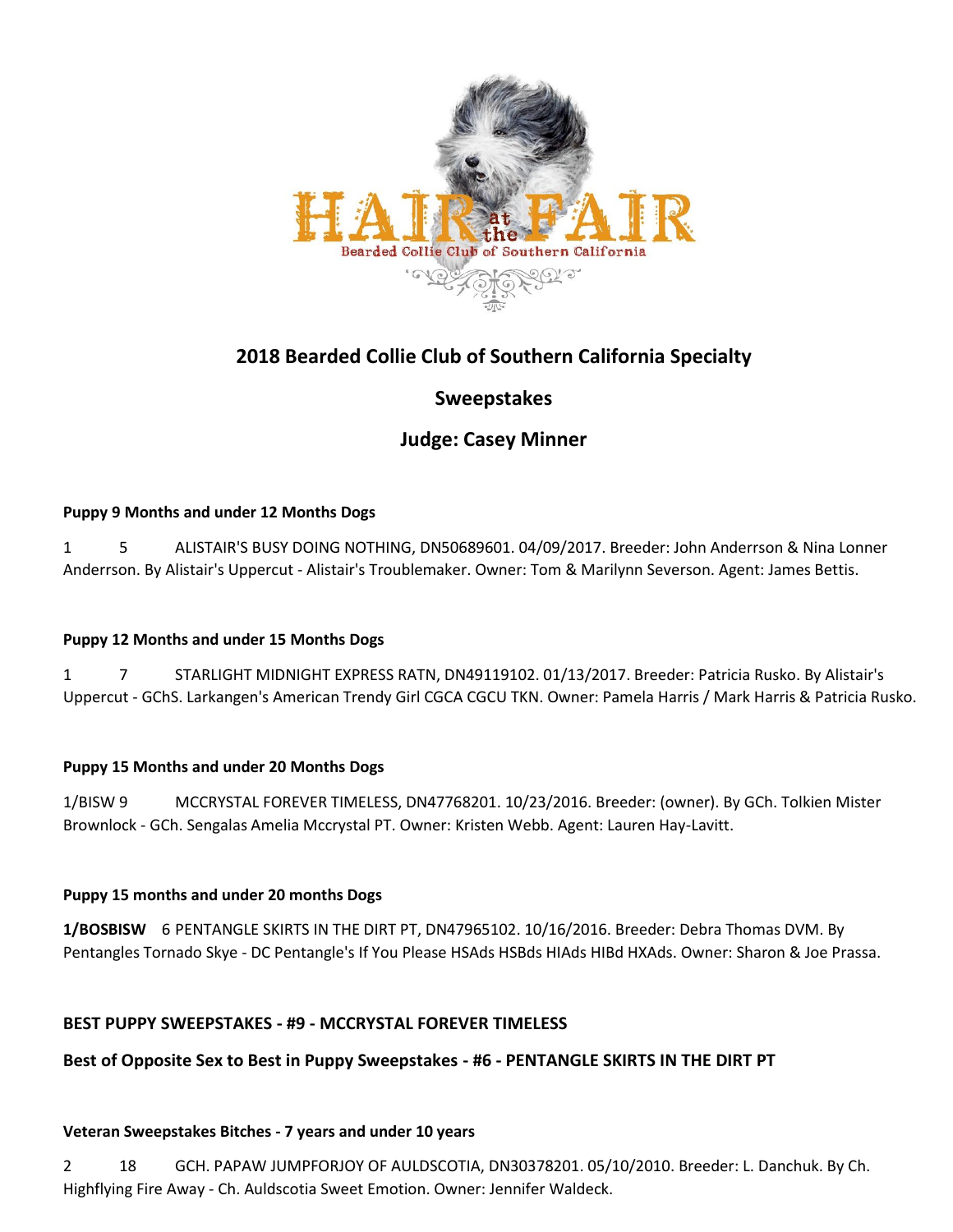**1/BIVetS**W 20 CH. BRITANNIA SEBRING NIP NIP HOORAY, DN28075002. 06/03/2010. Breeder: Kirsten Andreassend & Michele Ritter. By GCh. Farmarens Highland Piper RN - Ch. Britannia Nip 'N The Air RA. Owner: Mary & Chris Parker / Kirsten Andreassend.

3 22 GCH. AELLEN BE DAZZLED HSAS CGC THD, DN28141802. 06/08/2010. Breeder: (owner). By GCh. Pentangle Rock'N Ryland P RN TDX HSAs HIAs HXAs OA OAJ NJP OF THDN CGCA TKN - Ch. Aellen Ryderwood Moon Struck Pt HSAs. Owner: Suzanne W. Easley Buck / Bill B. Buck. Agent: Katelyn Ford.

Veteran Sweepstakes Bitches - 12 years and under 14 years

1 24 CH. NONESUCH GETA RISA OUTA EWE PT, DN14238906. 03/21/2006. Breeder: Cheryl Poliak & Steve Klinger. By Ch. Isle Super Trouper - Ch. Nonesuch Totally Awsome RN. Owner: Jana Dozet / Cheryl Poliak & Pam Harris. Agent: Jana Dozet.

# **BEST in VETERAN SWEEPSTAKES - CH. BRITANNIA SEBRING NIP NIP HOORAY**

# **2018 Bearded Collie Club of Southern California Specialty**

# **Conformation**

# **Judge: Pam Joy Douglas**

| <b>BOB</b>    | <b>GCh. Sengalas Amelia Mccrystal PT (Bitch)</b> | <b>Kristen Webb</b>                                         |
|---------------|--------------------------------------------------|-------------------------------------------------------------|
| <b>BOS</b>    | GChB. Aellen The Son Also Rises PT (Dog)         | <b>Sandra Remell</b>                                        |
| WD/BW         | <b>Sebring Rollin In The Dough</b>               | <b>Bethany Linder /</b><br>Jim Linder & Kirsten Andreassend |
| <b>WB</b>     | <b>Risa's K9magic Miss Tess RATO</b>             | Mary & Franklin Chadwick / Jana Dozet                       |
| <b>RWD</b>    | <b>McCrystal Forever Timeless</b>                | <b>Kristen Webb</b>                                         |
| <b>RWB</b>    | <b>Pentangle Skirts In The Dirt PT</b>           | <b>Sharon &amp; Joe Prassa</b>                              |
| <b>SELD</b>   | <b>GChS. Dunhill Will I Am</b>                   | <b>Anna Marie Yura</b>                                      |
| <b>SELB</b>   | <b>CH Highlanderbustinthebustieratsebring</b>    | Margie Haarsager /<br>Kirsten Andreassend & Beth Tilson     |
| <b>BP</b>     | Alistair's Busy Doing Nothing (Dog)              | <b>Tom &amp; Marilynn Severson</b>                          |
| <b>AOM/BV</b> | Ch. Britannia Sebring Nip Nip Hooray (Bitch)     | Mary & Chris Parker /<br><b>Kirsten Andreassend</b>         |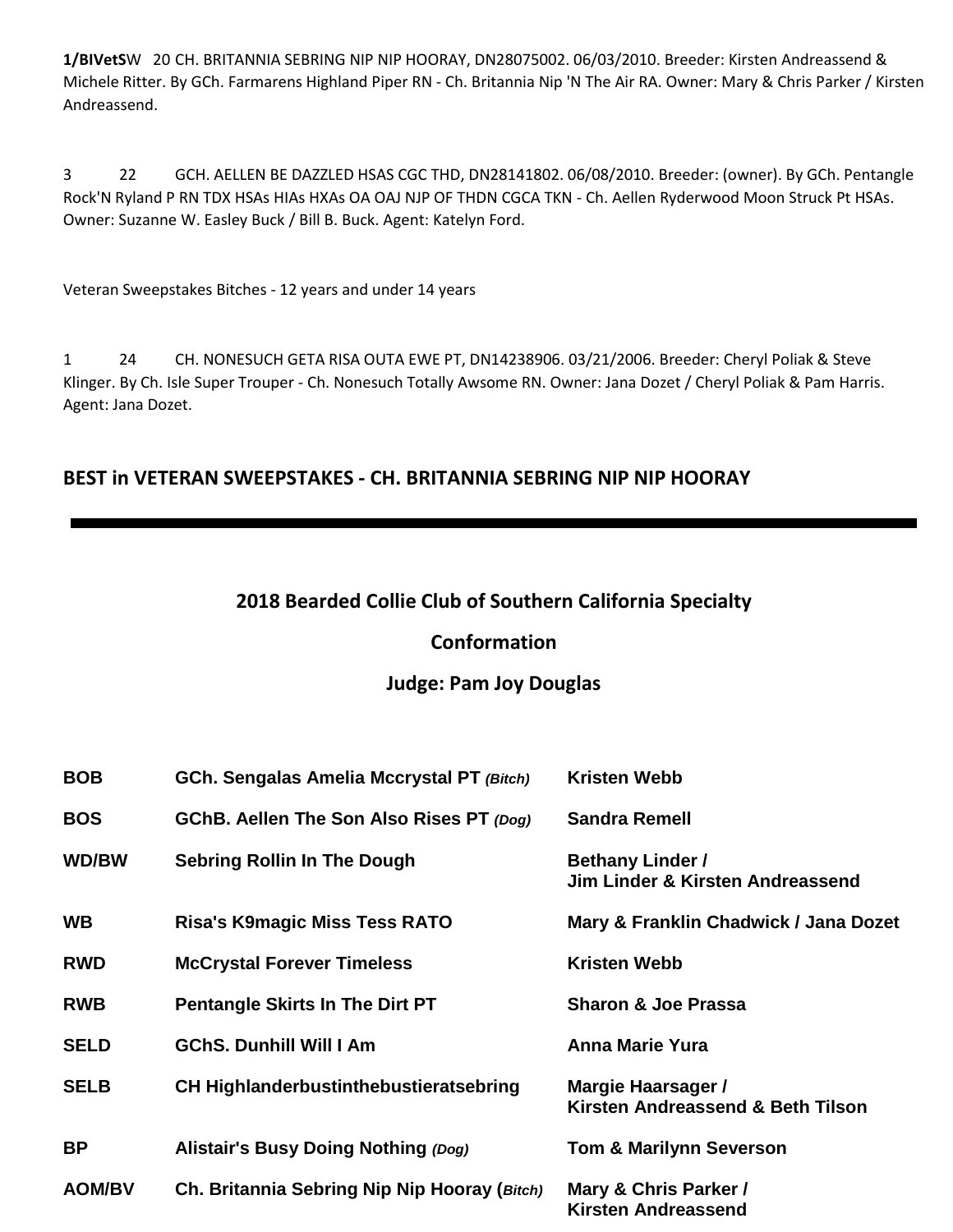# **BEARDED COLLIES, Puppy Dogs, 9 months and under 12 months**

**1/BP** 5 ALISTAIR'S BUSY DOING NOTHING, DN50689601. 04/09/2017. Breeder: John Anderrson & Nina Lonner Anderrson. By Alistair's Uppercut - Alistair's Troublemaker. Owner: Tom & Marilynn Severson. Agent: James Bettis.

# **BEARDED COLLIES, Dogs, 12 months and under 18 months**

2 7 STARLIGHT MIDNIGHT EXPRESS RATN, DN49119102. 01/13/2017. Breeder: Patricia Rusko. By Alistair's Uppercut - GChS. Larkangen's American Trendy Girl CGCA CGCU TKN. Owner: Pamela Harris / Mark Harris & Patricia Rusko.

**1/RWD** 9 MCCRYSTAL FOREVER TIMELESS, DN47768201. 10/23/2016. Breeder: (owner). By GCh. Tolkien Mister Brownlock - GCh. Sengalas Amelia Mccrystal PT. Owner: Kristen Webb. Agent: Lauren Hay-Lavitt.

# **BEARDED COLLIES, Open Dogs**

**1/WD BOW** 11 SEBRING ROLLIN IN THE DOUGH, DN43126802. 02/11/2015. Breeder: Kirsten Andreassend, Michele Ritter & Margie Haarsager. By Bendale Special Times - GCh. Britannia Knock Your Spots Off BN RE. Owner: Bethany Linder / Jim Linder & Kirsten Andreassend.

2 13 HEARTSTONE I'LL BE SEEING YOU, DN42848205. 05/16/2015. Breeder: Suzanna EaselyBuck & Bill Buck. By GCh. Farmarens Highland Piper RN - Ch. Aellen Be Dazzled HSAs. Owner: Jeannette Zavacky / Patrick Cahill.

4 15 SEBRING SPARE NO EXPENSE, DN43126801. 02/11/2015. Breeder: Kirsten Andreassend, Michele Ritter & Margie Haarsager. By Bendale Special Times - GCh. Britannia Knock Your Spots Off BN RE. Owner: Kirsten Andreassend / Margie Haarsager & Kimberly Nicholson.

3 17 SEBRING TOO GOOD TO BE TRUE, DN42176401. 01/13/2015. Breeder: Mary Parker, Christopher Parker, Kirsten Andreaseen & Michele Ritter. By Ch. Sebring's Four On The Floor - Ch. Britannia Sebring Nip Nip Hooray. Owner: Lonnie Carpenter / Kirsten Andreassend. Agent: Stephen Cabral.

19 SPINDRIFT LOVE'S SPINNER OF JOY, DN46303104. 06/09/2016. Breeder: Pamela Harris & Mark Harris. By Ch. Britannia Beam Me Up Spotty RN - Spindrift Love Come's Softly RN PT OA AXJ NF RATN CGC. Owner: Carmela G. Lacayo / Pamela Harris. Agent: Martin Cabral.

21 AELLEN I DID IT MY WAY CGC, DN37036405. 05/11/2013. Breeder: Ruth Colavecchio & Jean Gauchet-Harris. By Ch. Sengalas Frankly Classical RA JH NAJ - GChS. Aellen Jive Talkin HT. Owner: Carmela G. Lacayo / Ruth Colavecchio. Agent: Martin Cabral.

## **BEARDED COLLIES - Regular Bitch Classes BEARDED COLLIES, Bitches, 12 months and under 18 months**

**1/RWB** 6 PENTANGLE SKIRTS IN THE DIRT PT, DN47965102. 10/16/2016. Breeder: Debra Thomas DVM. By Pentangles Tornado Skye - DC Pentangle's If You Please HSAds HSBds HIAds HIBd HXAds. Owner: Sharon & Joe Prassa. BEARDED COLLIES, Bred By Exhibitor Bitches

2 8 CENTENNIAL ULTRAVIOLET HIC, DN51172801. 06/18/2016. Breeder: Meaghan Edwards & Kirsten Andressend. By Ch. Kellyn Centennial O My Stars - Ch. Sebring High And Mighty At Centennial FDC. Owner: Meaghan Edwards.

3 10 SEBRING'S COME SEE ABOUT ME, DN38692302. 12/04/2013. Breeder: Kirsten Andreassend & Mary Parker. By Ch. Sebring's Four On The Floor - Ch. Britannia Sebring Nip Nip Hooray. Owner: Mary & Chris Parker.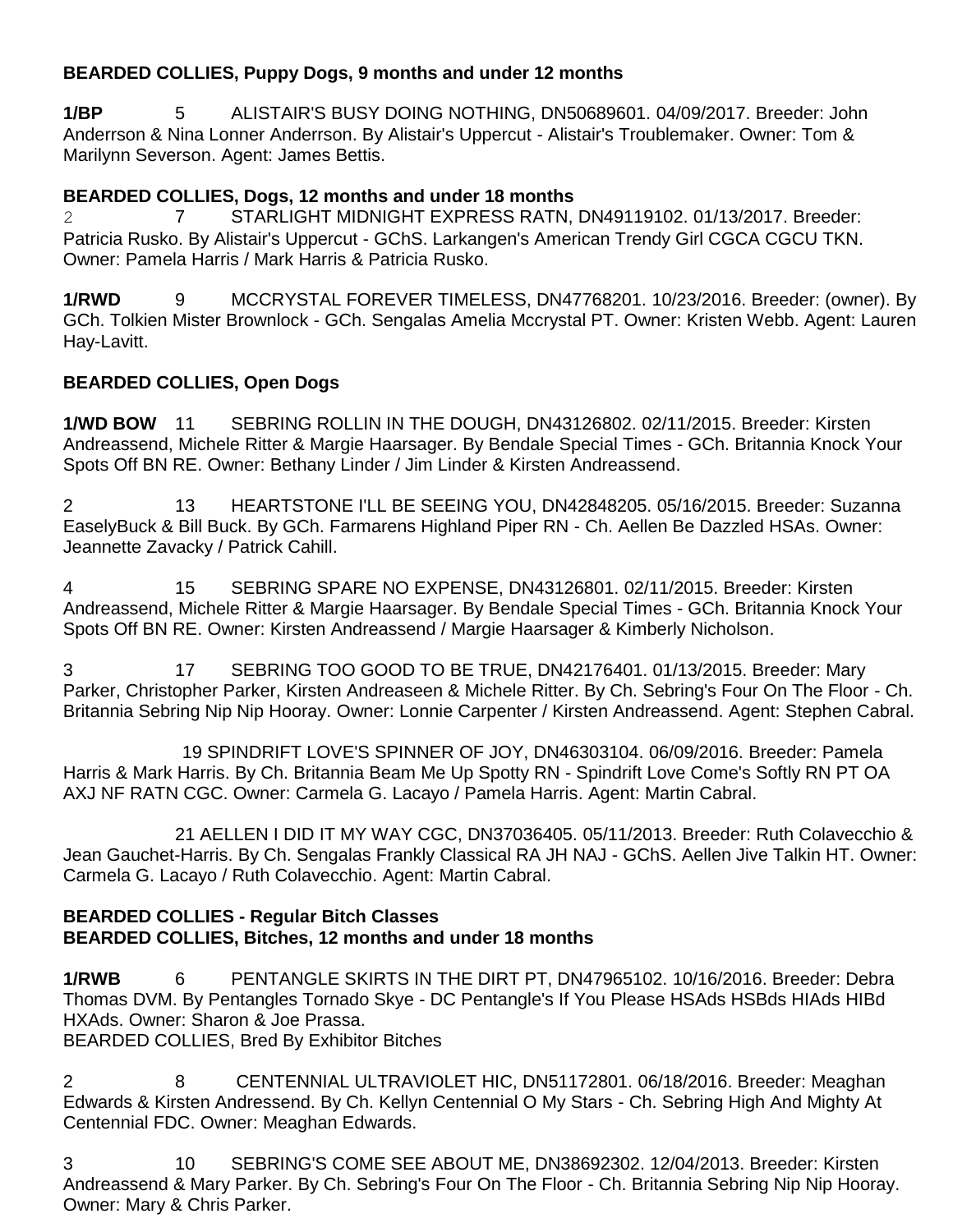**1/WB** 12 RISA'S K9MAGIC MISS TESS RATO, DN43036707. 05/28/2015. Breeder: Jana Dozet, Cheryl Poliak & Pam Harris. By GCh. Highlander Bending The Rules At Risa HT - Ch. Nonesuch Geta Risa Outa Ewe PT. Owner: Mary & Franklin Chadwick / Jana Dozet.

## **BEARDED COLLIES, Open Bitches**

1 14 RUNNINGMTN CHOKLIT BUNNY ABBIT, DN43455201. 04/11/2015. Breeder: Tish Pollock. By Ch. Moonfellow Elexir O'Dreams PT - Ch. Runningmtn I Feel The Earth Move PT. Owner: Tammy Begler / Tish Pollock.

ABS 16 DAYBAR BRIERY KNOB HOME AT LAST, DN43379103. 07/09/2015. Breeder: Mary Jean Rudd & Katherine Rudd-Beard. By GCh. Cameron's Twilight Eclipse - GCh. Daybar Fizzilicious At Briery Knob. Owner: John Degele.

#### **NON-REGULAR CLASSES BEARDED COLLIES - Veteran Bitch Classes BEARDED COLLIES, Veteran Bitches, 7 years and under 10 Years**

2 18 GCH. PAPAW JUMPFORJOY OF AULDSCOTIA, DN30378201. 05/10/2010. Breeder: L. Danchuk. By Ch. Highflying Fire Away - Ch. Auldscotia Sweet Emotion. Owner: Jennifer Waldeck.

**AOM/BV** 20 CH. BRITANNIA SEBRING NIP NIP HOORAY, DN28075002. 06/03/2010. Breeder: Kirsten Andreassend & Michele Ritter. By GCh. Farmarens Highland Piper RN - Ch. Britannia Nip 'N The Air RA. Owner: Mary & Chris Parker / Kirsten Andreassend.

3/**Brood Bitch** 22 GCH. AELLEN BE DAZZLED HSAS CGC THD, DN28141802. 06/08/2010. Breeder: (owner). By GCh. Pentangle Rock'N Ryland P RN TDX HSAs HIAs HXAs OA OAJ NJP OF THDN CGCA TKN - Ch. Aellen Ryderwood Moon Struck Pt HSAs. Owner: Suzanne W. Easley Buck / Bill B. Buck. Agent: Katelyn Ford.

### **BEARDED COLLIES, Veteran Bitches, 12 years and under 14 Years**

1 24 CH. NONESUCH GETA RISA OUTA EWE PT, DN14238906. 03/21/2006. Breeder: Cheryl Poliak & Steve Klinger. By Ch. Isle Super Trouper - Ch. Nonesuch Totally Awsome RN. Owner: Jana Dozet / Cheryl Poliak & Pam Harris. Agent: Jana Dozet.

#### **BEST OF BREED COMPETITION BEARDED COLLIES - Best of Breed Competition**

**SELD** 23 GCHS. DUNHILL WILL I AM, DN36539701. 03/11/2013. Dog. Breeder: Patricia Sherwood & Ray Harrington. By Ch. Sengalas Frankly Classical RN JH NAJ - Ch. Dunhill Innovation. Owner: Anna Marie Yura. Agent: James Bettis.

25 GCH. DUNNACHIE XAVIER HSAS CGC TKN, DN36670308. 04/29/2013. Dog. Breeder: Jackye Dunn & Kathleen Harold. By GCh. Spindrift Bend It Like Beckham PT MX MXB MXJ MJB MXF T2B2 - Ch. Dunnachie Don'T Get Me Started NA OAJ. Owner: Sharon & Joe Prassa.

**BOS** 27 GCHB. AELLEN THE SON ALSO RISES PT, DN37036402. 05/11/2013. Dog. Breeder: Ruth Colavecchio & Jean Gauchet-Harris. By GCh. Sengalas Frankly Claxxical - GCh. Aellen Jive Talkin HT. Owner: Sandra Remell. Agent: Elizabeth Jordan-Nelson.

29 CH. HEARTSTONE 'OVER THERE OVER THERE', DN42848203. 05/16/2015. Dog. Breeder: (owner). By GCh. Farmarens Highland Piper RN - GCh. Aellen Be Dazzled HSAs CGC THD. Owner: Suzanne W. Easley Buck / Bill B. Buck. Agent: Katelyn Ford.

31 GCH. HIGHLANDER BENDING THE RULES AT RISA HT, DN36213307. 04/08/2013. Dog. Breeder: Beth Tilson. By GCh. Spindrift Bend It Like Beckham PT MX MXB MXJ MJB MXF T2B2 - GCh. Highlander Shall We Dance HT. Owner: Karen Gutheil / Beth Tilson, Jana Dozet & Pam Haris.